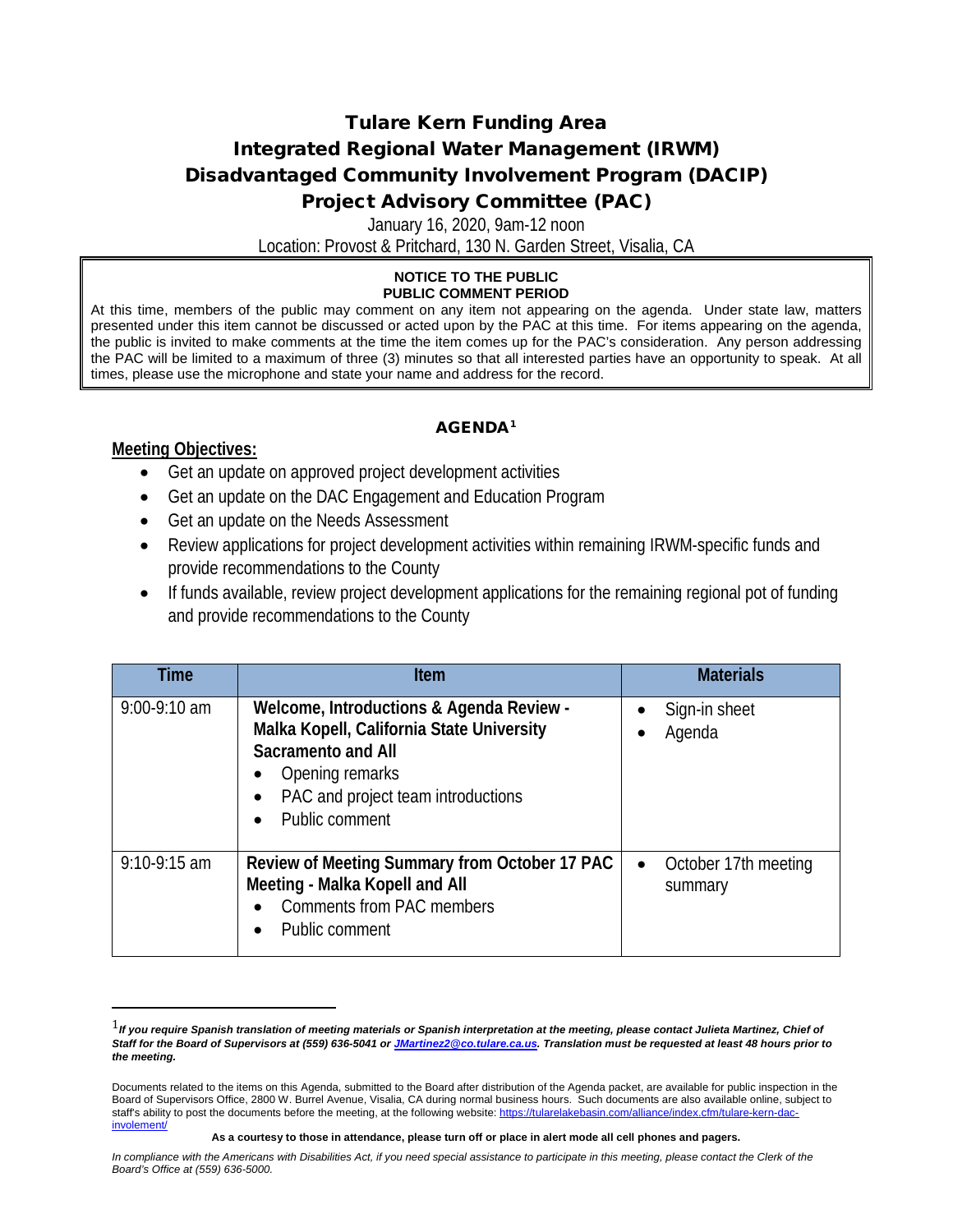| <b>Time</b>    | Item                                                                                                                                                                                                                                                                                                                                                                                                                              | <b>Materials</b>                                           |
|----------------|-----------------------------------------------------------------------------------------------------------------------------------------------------------------------------------------------------------------------------------------------------------------------------------------------------------------------------------------------------------------------------------------------------------------------------------|------------------------------------------------------------|
| 9:15-9:25 am   | Update on Project Development Activities -<br>Denise England, County of Tulare and All<br><b>Comments from PAC members</b><br>Public comment                                                                                                                                                                                                                                                                                      |                                                            |
| $9:25-9:35$ am | <b>TKFA DAC Involvement Program Status Overview</b><br>- Maija Madec, Provost & Pritchard and All<br><b>Budget and Schedule Remaining</b>                                                                                                                                                                                                                                                                                         |                                                            |
| $9:35-9:55$ am | DAC Engagement and Education Program Status<br>Presentation - Paul Boyer and Sonia Sanchez,<br>Self-Help Enterprises and All<br>Update on project status<br>Propose additional activities<br>Additional comments from PAC members<br>Public comment<br>PAC Action: Recommendations to the County re:<br><b>DACEEP</b> Proposal                                                                                                    | Proposal for Additional<br><b>DACEEP Tasks</b>             |
| 9:55-10:15 am  | <b>Needs Assessment Status Presentation - Provost</b><br>& Pritchard and All<br>Update on project status<br>Propose additional activities<br>Additional comments from PAC members<br>Public comment                                                                                                                                                                                                                               | Proposal for Needs<br>$\bullet$<br><b>Assessment Tasks</b> |
| 10:15-10:55 am | Review Any Remaining Applications for Project<br>Development Activities from Individual IRWM<br><b>Funds - All</b><br>Individual presentations by proposers/IRWM<br>representatives<br>Q&A and comments from PAC members<br>$\Omega$<br>Additional public comment<br>$\circ$<br>Open discussion by PAC members<br>Public comment<br>PAC Action: Recommendations to the County re:<br><b>IRWM Project Development Applications</b> | Completed project<br>application forms                     |

**As a courtesy to those in attendance, please turn off or place in alert mode all cell phones and pagers.**

Documents related to the items on this Agenda, submitted to the Board after distribution of the Agenda packet, are available for public inspection in the Board of Supervisors Office, 2800 W. Burrel Avenue, Visalia, CA during normal business hours. Such documents are also available online, subject to staff's ability to post the documents before the meeting, at the following website[: https://tularelakebasin.com/alliance/index.cfm/tulare-kern-dac](https://tularelakebasin.com/alliance/index.cfm/tulare-kern-dac-involement/)[involement/](https://tularelakebasin.com/alliance/index.cfm/tulare-kern-dac-involement/)

In compliance with the Americans with Disabilities Act, if you need special assistance to participate in this meeting, please contact the Clerk of the *Board's Office at (559) 636-5000.*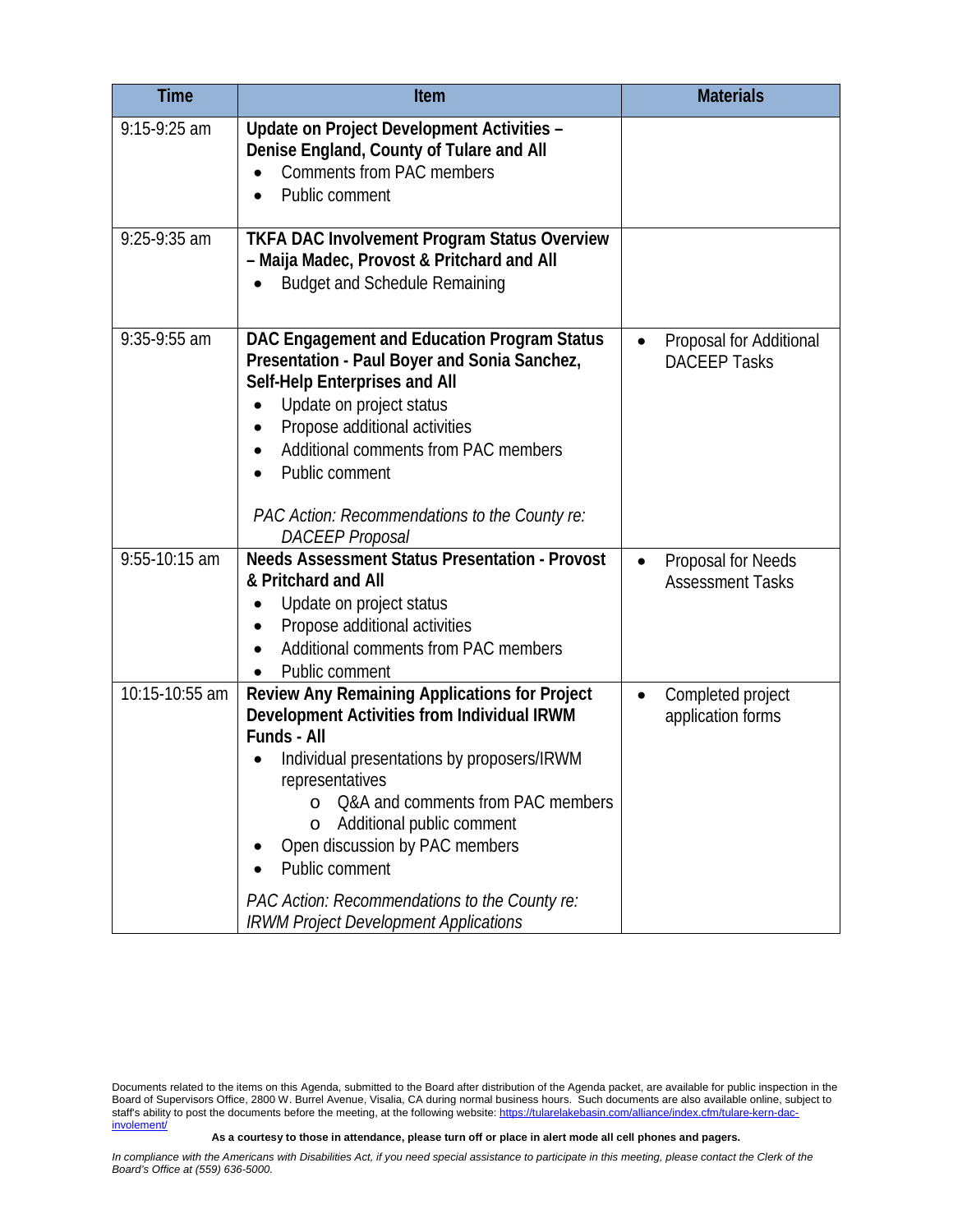| Time                   | <b>Item</b>                                                                                                                                                                                                                                                                                                                                                                                | <b>Materials</b>                                                             |
|------------------------|--------------------------------------------------------------------------------------------------------------------------------------------------------------------------------------------------------------------------------------------------------------------------------------------------------------------------------------------------------------------------------------------|------------------------------------------------------------------------------|
| 10:55-11:35 am         | Review Applications for Regional Pot of Funding -<br>All<br>Review money available in regional pot<br>Individual project presentations<br>Q&A and comments from PAC members<br>Additional public comment<br>$\circ$<br>Open discussion by PAC members<br>Public comment<br>PAC Action: Recommendations to the County re:<br><b>IRWM Project Development Applications - Regional</b><br>Pot | Previously submitted<br>$\bullet$<br>applications<br>Any updated information |
| $11:35 - 11:50$ am     | <b>Updates from PAC Members - All</b><br>Public comment                                                                                                                                                                                                                                                                                                                                    |                                                                              |
| 11:50 am-12:00<br>noon | <b>Next Steps and Closing - All</b><br>Set date for next meeting - March                                                                                                                                                                                                                                                                                                                   |                                                                              |

Documents related to the items on this Agenda, submitted to the Board after distribution of the Agenda packet, are available for public inspection in the Board of Supervisors Office, 2800 W. Burrel Avenue, Visalia, CA during normal business hours. Such documents are also available online, subject to staff's ability to post the documents before the meeting, at the following website[: https://tularelakebasin.com/alliance/index.cfm/tulare-kern-dac](https://tularelakebasin.com/alliance/index.cfm/tulare-kern-dac-involement/)[involement/](https://tularelakebasin.com/alliance/index.cfm/tulare-kern-dac-involement/)

**As a courtesy to those in attendance, please turn off or place in alert mode all cell phones and pagers.**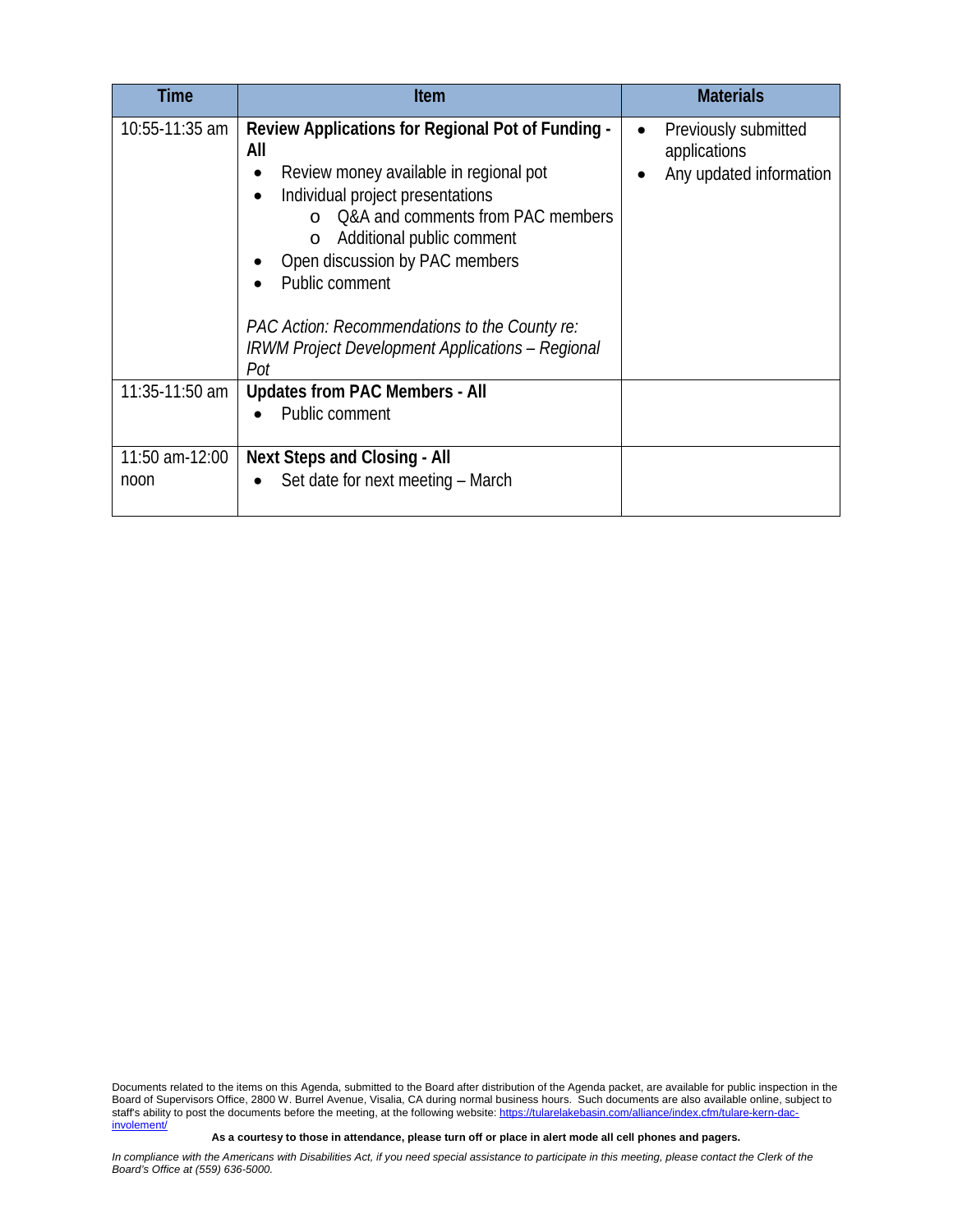# **Disadvantaged Communities Improvement Program/Project Advisory Committee**

# **2018-2019 Updated Meeting Schedule and Framework**

| <b>DACIP</b>                                                                                                                                                                                                                                                           | <b>Project Advisory Committee</b>                                                                                                                                                                                                                                                                                                                                                            |
|------------------------------------------------------------------------------------------------------------------------------------------------------------------------------------------------------------------------------------------------------------------------|----------------------------------------------------------------------------------------------------------------------------------------------------------------------------------------------------------------------------------------------------------------------------------------------------------------------------------------------------------------------------------------------|
| February - April 2018<br>Execute Agreement with DWR<br>Form Project Advisory Committee (PAC)<br>Plan PAC Kickoff Meeting<br><b>Distribute Materials</b>                                                                                                                | April 2018<br>Program Kickoff<br>Program Overview<br><b>Charter Discussion and Finalization</b><br>DAC Engagement Program and Needs Assessment Discussion                                                                                                                                                                                                                                    |
| April - July 2018<br>Prepare Draft Needs Assessment<br>Scope/Proposal<br>Prepare Draft DAC Engagement and<br><b>Education Program Scope/Proposal</b>                                                                                                                   | May 2018<br>Discuss components of the Needs Assessment Proposal                                                                                                                                                                                                                                                                                                                              |
| Circulate Draft Proposals to PAC for<br>review<br>Conduct interim workshop to review<br>scope/proposal documents, if necessary                                                                                                                                         | <b>June 2018</b><br>Review of Draft Needs Assessment Proposal (recommendation for<br>approval)<br>PAC to provide recommendations to County on final Needs Assessment<br>Scope (accept proposal as is, accept with some modifications, or need<br>to re-write)                                                                                                                                |
| <b>July 2018- January 2019</b><br>Needs Assessment:<br>Review database structure<br>Collect data<br>$\bullet$<br>Coordinate with Agencies<br>٠<br>regarding data sharing<br><b>Prepare Preliminary Needs</b><br>٠<br>Assessment<br>DAC Engagement & Education Program: | July-August 2018<br>PAC Meeting August 30, 2018, 9am-12pm Tulare County BOS<br>Review of Draft DAC Engagement and Education Program Proposal<br>(recommendation for approval)<br>PAC to provide recommendations to County on final DAC Engagement<br>Scope and Guidelines (accept proposal as is, accept with some<br>modifications, or need to re-write)<br><b>Needs Assessment Updates</b> |
| Evaluate present circumstances of<br>٠<br>DACs in the TKFA (review<br>IRWMPs, outreach to DACs, etc.)                                                                                                                                                                  | September-November 2018<br>PAC Meeting October 18, 2018, 9am-12pm, Location: Provost &<br>Pritchard, 130 N. Garden St, Visalia.                                                                                                                                                                                                                                                              |
| Prepare Present Circumstances and<br><b>Recommended Actions Report</b><br>Conduct DAC EE activities<br>Assist with Needs Assessment data<br>verification<br>Project Development:                                                                                       | Needs Assessment Update<br>Review DAC Engagement, Present Circumstances and Recommended<br><b>Actions Report</b><br>PAC to consider recommendations from the Report and make a<br>recommendation to the County of activities to be conducted under the<br>DAC Engagement and Education (EE) Program                                                                                          |
| Prepare Draft Project Development<br>Guidelines and Criteria for<br>discussion                                                                                                                                                                                         | January 2019<br>PAC Meeting January 17, 2019, 9am-12pm, Location: Provost &<br>Pritchard, 130 N. Garden St, Visalia.<br><b>Review Preliminary Needs Assessment</b>                                                                                                                                                                                                                           |

Documents related to the items on this Agenda, submitted to the Board after distribution of the Agenda packet, are available for public inspection in the Board of Supervisors Office, 2800 W. Burrel Avenue, Visalia, CA during normal business hours. Such documents are also available online, subject to staff's ability to post the documents before the meeting, at the following website[: https://tularelakebasin.com/alliance/index.cfm/tulare-kern-dac](https://tularelakebasin.com/alliance/index.cfm/tulare-kern-dac-involement/)[involement/](https://tularelakebasin.com/alliance/index.cfm/tulare-kern-dac-involement/)

**As a courtesy to those in attendance, please turn off or place in alert mode all cell phones and pagers.**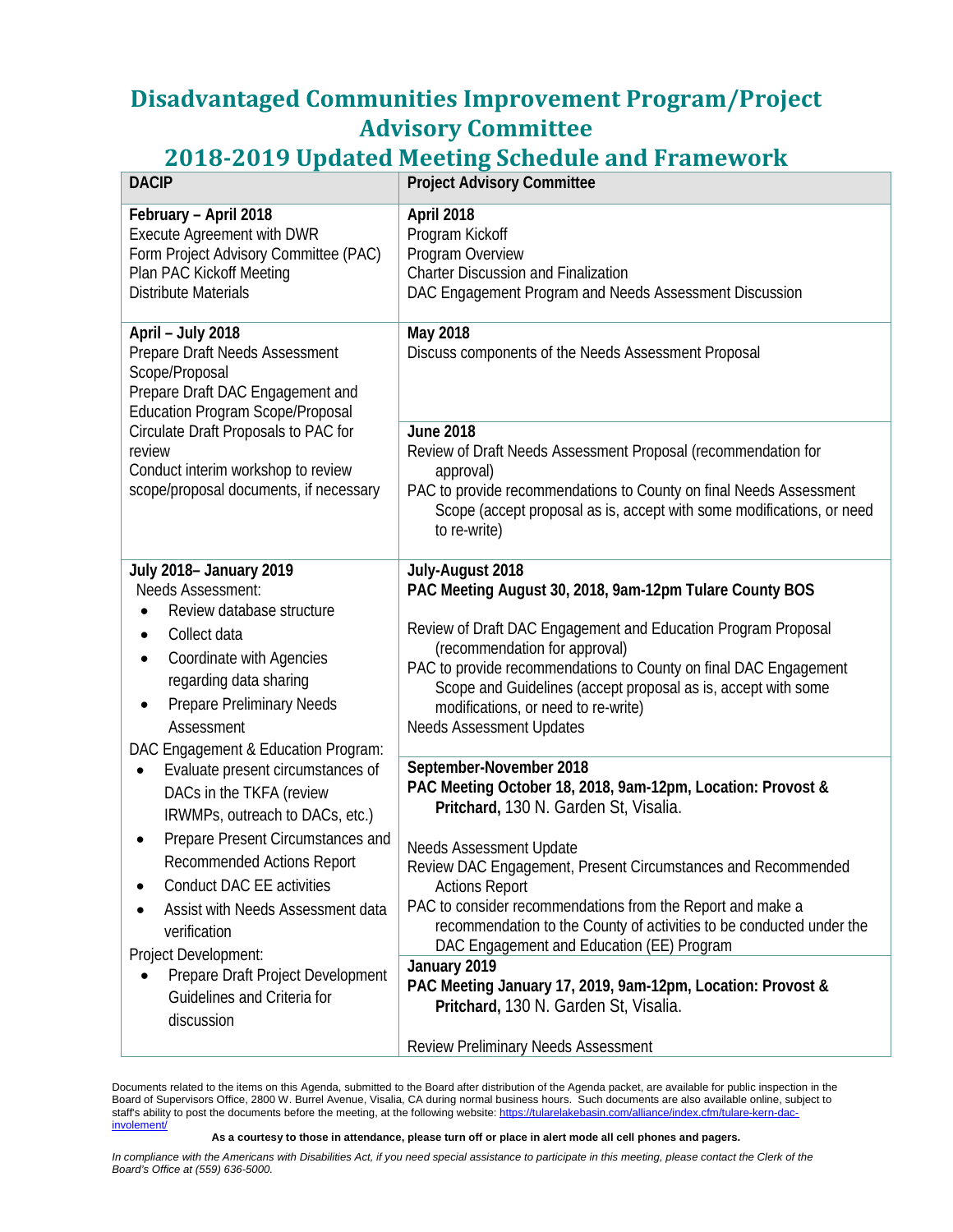| <b>DACIP</b>                                                             | <b>Project Advisory Committee</b>                                                                                                                                                                                                                                                                                                                                                                 |
|--------------------------------------------------------------------------|---------------------------------------------------------------------------------------------------------------------------------------------------------------------------------------------------------------------------------------------------------------------------------------------------------------------------------------------------------------------------------------------------|
|                                                                          | PAC to provide recommendations to the County to accept Preliminary<br><b>Needs Assessment</b><br>Discuss Project Development Guidelines and Criteria<br>Review draft Project Development Guidelines and Criteria<br>PAC to recommend acceptance of Project Development Guidelines and<br>Criteria<br>Determine approach to solicit projects (may vary by IRWM; all must meet<br>defined criteria) |
| January - March 2019<br>Continue work on DAC EE and Needs<br>Assessment  | March 2019<br>PAC Meeting March 28, 2019, 9am-12pm, Location: Tulare County<br>Conference Room, 2800 West Burrel Ave., Visalia<br>Review projects recommended by each IRWM<br>PAC to provide recommendations to the County for selected Projects                                                                                                                                                  |
| April - December 2019<br>Continue work on DAC EE and Needs<br>Assessment | <b>June 2019</b><br>PAC Meeting June 13, 2019, 9am-12pm, Location: Provost & Pritchard,<br>130 N. Garden St, Visalia.                                                                                                                                                                                                                                                                             |
| <b>Conduct Project Development Activities</b>                            | Review projects recommended by each IRWM<br>PAC to provide recommendations to the County for selected Projects                                                                                                                                                                                                                                                                                    |
|                                                                          | August 2019<br>PAC Meeting August 15, 2019, 9am-12pm, Location: Provost &<br>Pritchard, 130 N. Garden St, Visalia.<br>Review projects recommended by each IRWM<br>Review projects for the region-wide competitive pot<br>PAC to provide recommendations to the County for selected Projects                                                                                                       |
|                                                                          | October 2019<br>PAC Meeting October 17, 2019, 9am-12pm, Location: Provost &<br>Pritchard, 130 N. Garden St, Visalia.<br>Project updates<br>Review remaining projects for the region-wide competitive pot<br>Review any remaining projects for the IRWM-specific pots<br><b>Review Web Application</b>                                                                                             |
|                                                                          | January 2020<br>PAC Meeting January 16, 2020, 9am-12pm, Location: Provost &<br>Pritchard, 130 N. Garden St, Visalia.<br>Project updates<br>Get updates on DACEEP and Needs Assessment<br>Review any remaining projects for the IRWM-specific pots<br>Review remaining projects for the region-wide competitive pot                                                                                |
| January - March 2020<br>Continue work on DAC EE Program                  | March 2020                                                                                                                                                                                                                                                                                                                                                                                        |
| Continue work on Needs Assessment                                        | Status updates:<br>DAC EE Program                                                                                                                                                                                                                                                                                                                                                                 |

Documents related to the items on this Agenda, submitted to the Board after distribution of the Agenda packet, are available for public inspection in the Board of Supervisors Office, 2800 W. Burrel Avenue, Visalia, CA during normal business hours. Such documents are also available online, subject to staff's ability to post the documents before the meeting, at the following website[: https://tularelakebasin.com/alliance/index.cfm/tulare-kern-dac](https://tularelakebasin.com/alliance/index.cfm/tulare-kern-dac-involement/)[involement/](https://tularelakebasin.com/alliance/index.cfm/tulare-kern-dac-involement/)

**As a courtesy to those in attendance, please turn off or place in alert mode all cell phones and pagers.**